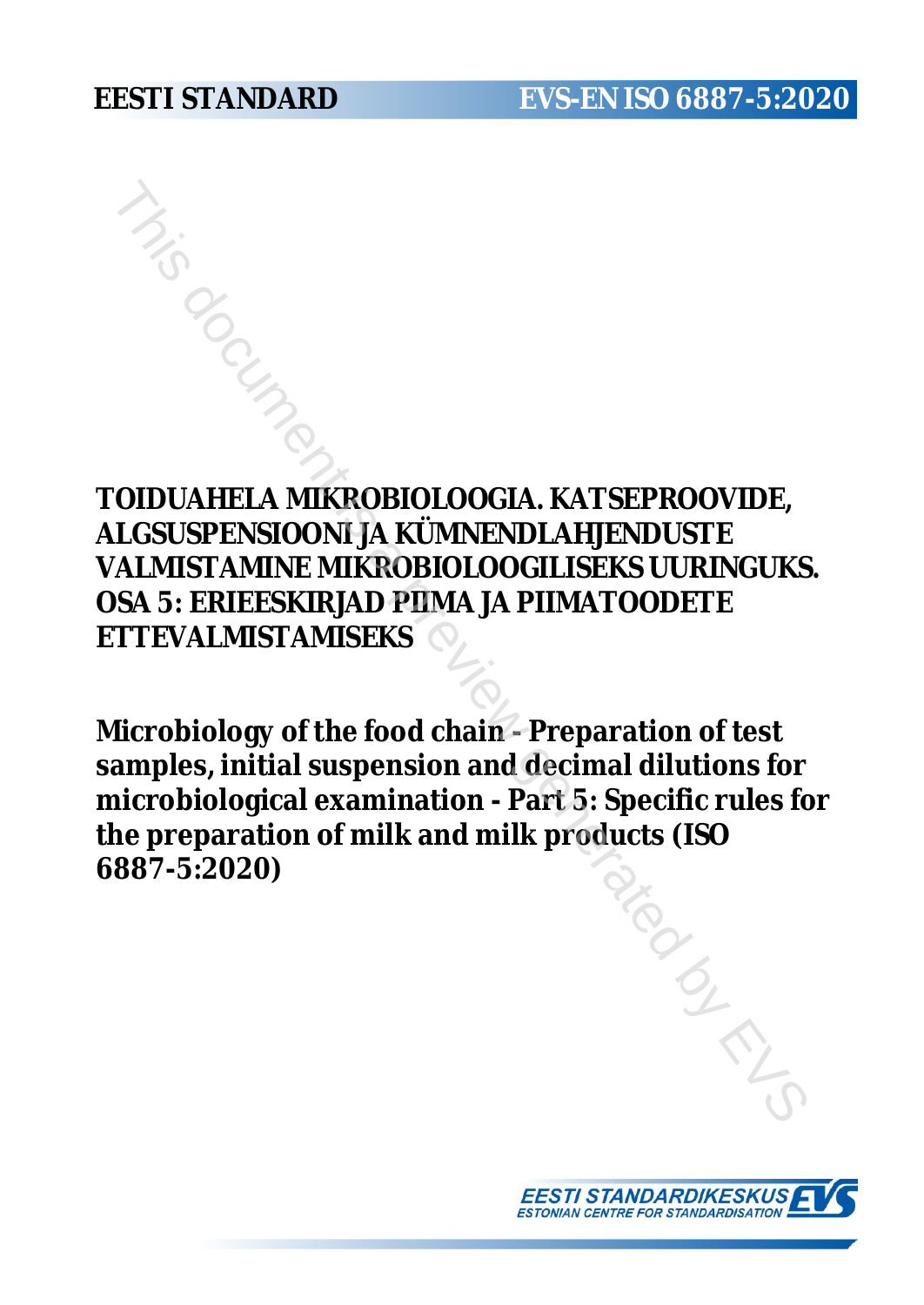#### **EESTI STANDARDI EESSÕNA NATIONAL FOREWORD**

| See Eesti standard EVS-EN ISO 6887-5:2020<br>ingliskeelset teksti.                                                                                                                                                     | This Estonian standard EVS-EN ISO 6887-5:2020<br>sisaldab Euroopa standardi EN ISO 6887-5:2020 consists of the English text of the European<br>standard EN ISO 6887-5:2020. |  |  |  |
|------------------------------------------------------------------------------------------------------------------------------------------------------------------------------------------------------------------------|-----------------------------------------------------------------------------------------------------------------------------------------------------------------------------|--|--|--|
| Standard<br>sellekohase<br>on jõustunud<br>avaldamisega EVS Teatajas.                                                                                                                                                  | teate This standard has been endorsed<br>with a<br>notification published in the official bulletin of the<br>Estonian Centre for Standardisation.                           |  |  |  |
| Euroopa<br>standardi<br>rahvuslikele<br>liikmetele<br>kättesaadavaks 13.05.2020.                                                                                                                                       | Euroopa standardimisorganisatsioonid on teinud   Date of Availability of the European standard is<br>13.05.2020.                                                            |  |  |  |
| Standard<br>kättesaadav<br>on<br>Standardikeskusest.                                                                                                                                                                   | Eesti The standard is available from the Estonian Centre<br>for Standardisation.                                                                                            |  |  |  |
| või saates e-kirja meiliaadressile <u>standardiosakond@evs.ee</u> .                                                                                                                                                    | Tagasisidet standardi sisu kohta on võimalik edastada, kasutades EVS-i veebilehel asuvat tagasiside vormi                                                                   |  |  |  |
| ICS 07.100.30                                                                                                                                                                                                          |                                                                                                                                                                             |  |  |  |
| Standardite reprodutseerimise ja levitamise õigus kuulub Eesti Standardikeskusele                                                                                                                                      |                                                                                                                                                                             |  |  |  |
| vormis või millisel teel ilma Eesti Standardikeskuse kirjaliku loata on keelatud.                                                                                                                                      | Andmete paljundamine, taastekitamine, kopeerimine, salvestamine elektroonsesse süsteemi või edastamine ükskõik millises                                                     |  |  |  |
| kui Teil on küsimusi standardite autorikaitse kohta, võtke palun ühendust Eesti Standardikeskusega:<br>Koduleht www.evs.ee; telefon 605 5050; e-post info@evs.ee                                                       |                                                                                                                                                                             |  |  |  |
| The right to reproduce and distribute standards belongs to the Estonian Centre for Standardisation                                                                                                                     |                                                                                                                                                                             |  |  |  |
| No part of this publication may be reproduced or utilized in any form or by any means, electronic or mechanical, including<br>photocopying, without a written permission from the Estonian Centre for Standardisation. |                                                                                                                                                                             |  |  |  |
| If you have any questions about copyright, please contact Estonian Centre for Standardisation:                                                                                                                         |                                                                                                                                                                             |  |  |  |
|                                                                                                                                                                                                                        |                                                                                                                                                                             |  |  |  |

#### ICS 07.100.30

Homepage [www.evs.ee](http://www.evs.ee/); phone +372 605 5050; e-mail info@evs.ee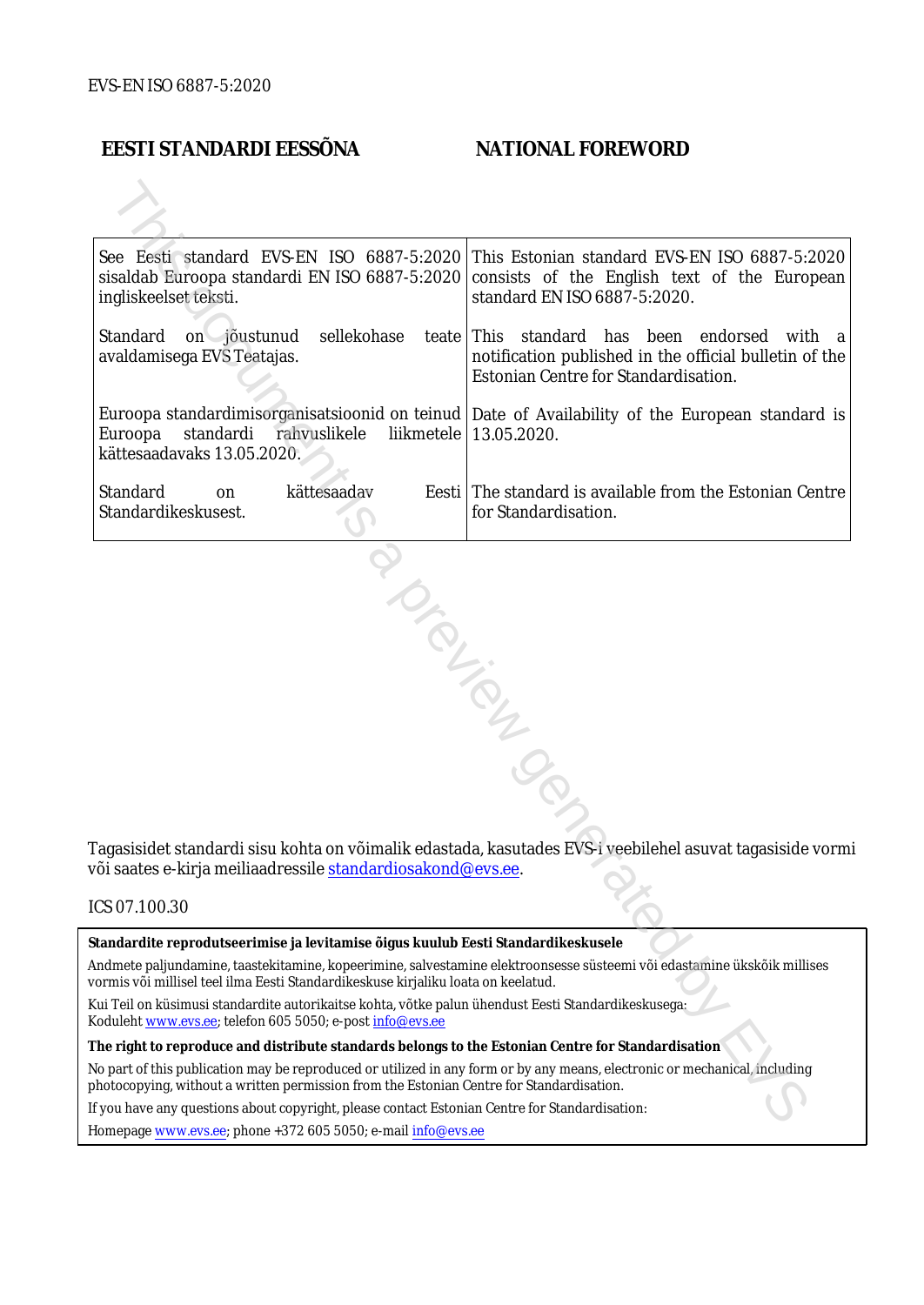# EUROPEAN STANDARD NORME EUROPÉENNE EUROPÄISCHE NORM

# **EN ISO 6887-5**

May 2020

ICS 07.100.30 Supersedes EN ISO 6887-5:2010

English Version

# Microbiology of the food chain - Preparation of test samples, initial suspension and decimal dilutions for microbiological examination - Part 5: Specific rules for the preparation of milk and milk products (ISO 6887-5:2020) Example 2013<br>
Supersedes EX ISO 68<br>
Supersedes EX ISO 68<br>
Supersedes EX ISO 68<br>
Supersedes EX ISO 68<br>
Supersedes EX ISO 68<br>
Supersedes EX ISO 68<br>
Supersedes EX ISO 68<br>
This considered by Collision and decrease in the cont

Microbiologie de la chaîne alimentaire - Préparation des échantillons, de la suspension mère et des dilutions décimales en vue de l'examen microbiologique - Partie 5: Règles spécifiques pour la préparation du lait et des produits laitiers(ISO 6887-5:2020)

 Mikrobiologie von Lebensmitteln und Futtermitteln - Vorbereitung von Untersuchungsproben und Herstellung von Erstverdünnungen und von Dezimalverdünnungen für mikrobiologische Untersuchungen - Teil 5: Spezifische Regeln für die Vorbereitung von Milch und Milcherzeugnissen (ISO 6887-5:2020)

This European Standard was approved by CEN on 19 April 2020.

CEN members are bound to comply with the CEN/CENELEC Internal Regulations which stipulate the conditions for giving this European Standard the status of a national standard without any alteration. Up-to-date lists and bibliographical references concerning such national standards may be obtained on application to the CEN-CENELEC Management Centre or to any CEN member.

This European Standard exists in three official versions (English, French, German). A version in any other language made by translation under the responsibility of a CEN member into its own language and notified to the CEN-CENELEC Management Centre has the same status as the official versions.

CEN members are the national standards bodies of Austria, Belgium, Bulgaria, Croatia, Cyprus, Czech Republic, Denmark, Estonia, Finland, France, Germany, Greece, Hungary, Iceland, Ireland, Italy, Latvia, Lithuania, Luxembourg, Malta, Netherlands, Norway, Poland, Portugal, Republic of North Macedonia, Romania, Serbia, Slovakia, Slovenia, Spain, Sweden, Switzerland, Turkey and United Kingdom.



EUROPEAN COMMITTEE FOR STANDARDIZATION COMITÉ EUROPÉEN DE NORMALISATION EUROPÄISCHES KOMITEE FÜR NORMUNG

**CEN-CENELEC Management Centre: Rue de la Science 23, B-1040 Brussels** 

Ref. No. EN ISO 6887-5:2020 E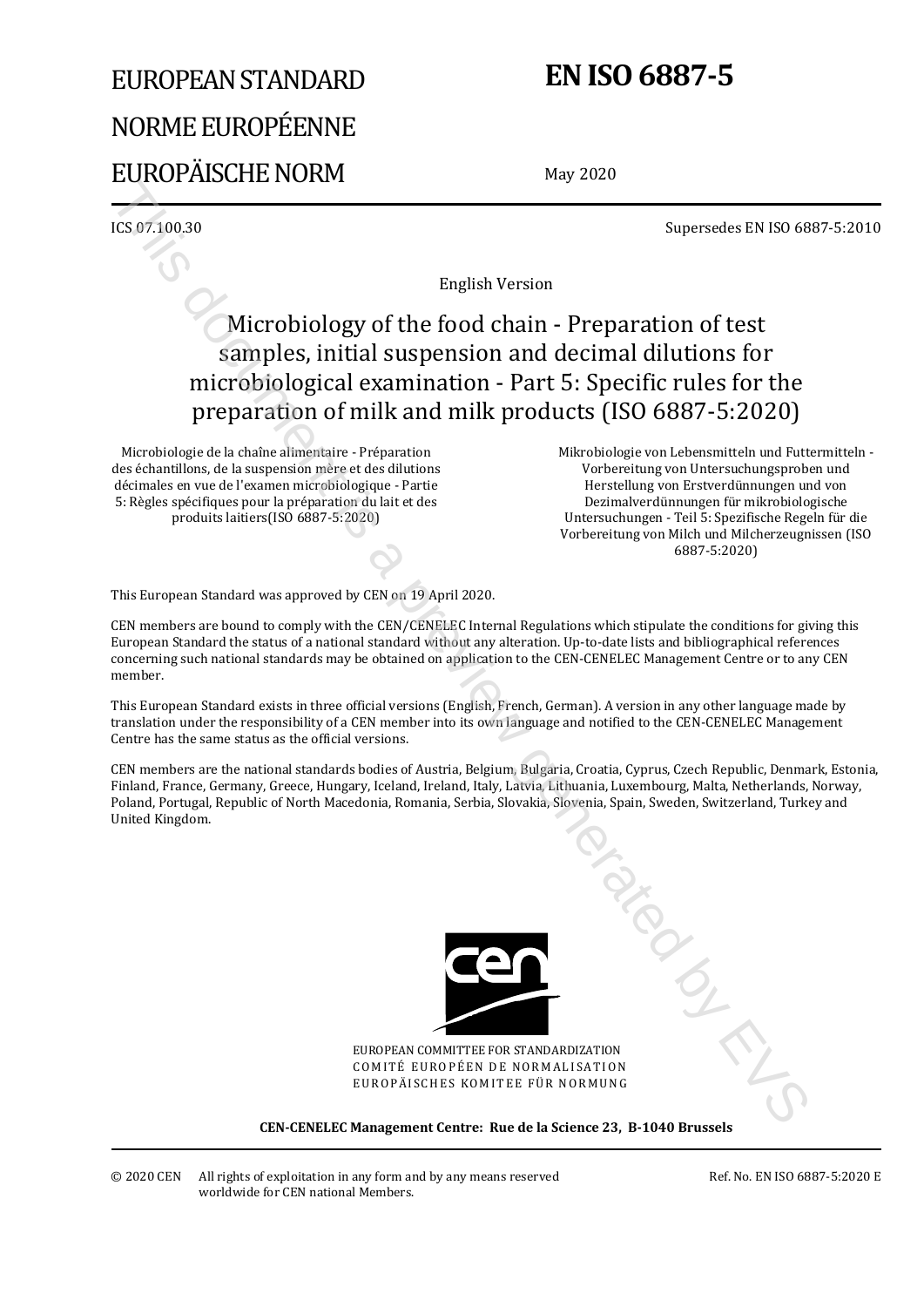#### **European foreword**

This document (EN ISO 6887-5:2020) has been prepared by Technical Committee ISO/TC 34 "Food products" in collaboration with Technical Committee CEN/TC 463 "Microbiology of the food chain" the secretariat of which is held by AFNOR.

This European Standard shall be given the status of a national standard, either by publication of an identical text or by endorsement, at the latest by November 2020, and conflicting national standards shall be withdrawn at the latest by November 2020.

Attention is drawn to the possibility that some of the elements of this document may be the subject of patent rights. CEN shall not be held responsible for identifying any or all such patent rights.

This document supersedes EN ISO 6887-5:2010.

According to the CEN-CENELEC Internal Regulations, the national standards organizations of the following countries are bound to implement this European Standard: Austria, Belgium, Bulgaria, Croatia, Cyprus, Czech Republic, Denmark, Estonia, Finland, France, Germany, Greece, Hungary, Iceland, Ireland, Italy, Latvia, Lithuania, Luxembourg, Malta, Netherlands, Norway, Poland, Portugal, Republic of North Macedonia, Romania, Serbia, Slovakia, Slovenia, Spain, Sweden, Switzerland, Turkey and the United Kingdom.

#### **Endorsement notice**

The text of ISO 6887-5:2020 has been approved by CEN as EN ISO 6887-5:2020 without any modification. wed . We compare the comparable is a previous comparable in the comparable in the comparable in the comparable in the comparable in the comparable in the comparable in the comparable in the comparable in the comparable in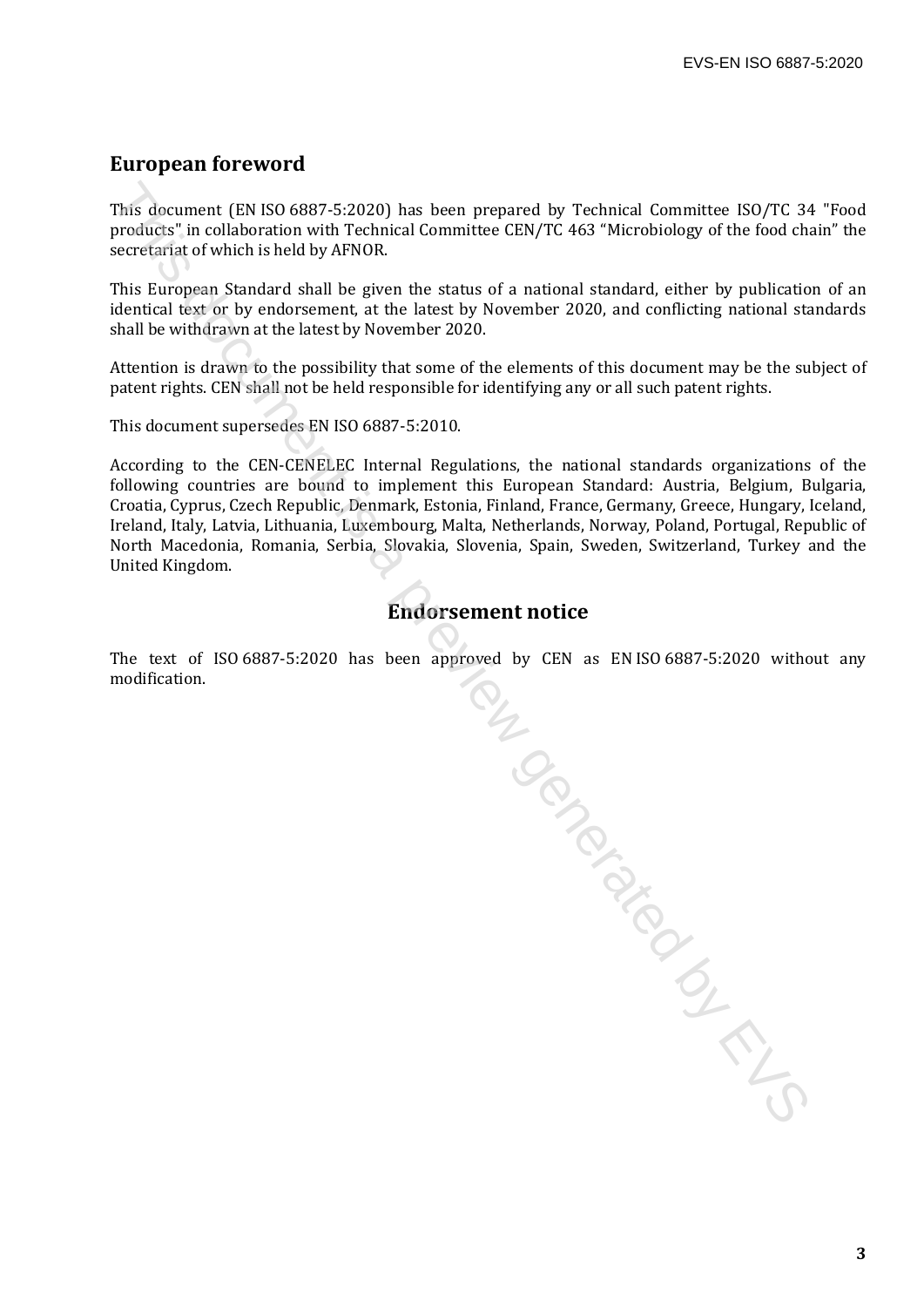# **Contents**

| 1            |                                                             |                                                                                                                                                                                                                                                                                                                                                                                                                                                                                                                                                                                                                                                                                                                                                                                |  |
|--------------|-------------------------------------------------------------|--------------------------------------------------------------------------------------------------------------------------------------------------------------------------------------------------------------------------------------------------------------------------------------------------------------------------------------------------------------------------------------------------------------------------------------------------------------------------------------------------------------------------------------------------------------------------------------------------------------------------------------------------------------------------------------------------------------------------------------------------------------------------------|--|
| $\mathbf{2}$ |                                                             |                                                                                                                                                                                                                                                                                                                                                                                                                                                                                                                                                                                                                                                                                                                                                                                |  |
| 3            |                                                             | Terms and definitions <b>Executions</b> 2                                                                                                                                                                                                                                                                                                                                                                                                                                                                                                                                                                                                                                                                                                                                      |  |
| 4            |                                                             |                                                                                                                                                                                                                                                                                                                                                                                                                                                                                                                                                                                                                                                                                                                                                                                |  |
| 5            | Diluents 2                                                  |                                                                                                                                                                                                                                                                                                                                                                                                                                                                                                                                                                                                                                                                                                                                                                                |  |
|              | 5.1                                                         |                                                                                                                                                                                                                                                                                                                                                                                                                                                                                                                                                                                                                                                                                                                                                                                |  |
|              | 5.2<br>5.3                                                  |                                                                                                                                                                                                                                                                                                                                                                                                                                                                                                                                                                                                                                                                                                                                                                                |  |
|              |                                                             |                                                                                                                                                                                                                                                                                                                                                                                                                                                                                                                                                                                                                                                                                                                                                                                |  |
| 6            |                                                             | Sampling 6                                                                                                                                                                                                                                                                                                                                                                                                                                                                                                                                                                                                                                                                                                                                                                     |  |
| 7            |                                                             |                                                                                                                                                                                                                                                                                                                                                                                                                                                                                                                                                                                                                                                                                                                                                                                |  |
| 8            | 8.1                                                         | General procedures 6                                                                                                                                                                                                                                                                                                                                                                                                                                                                                                                                                                                                                                                                                                                                                           |  |
|              | 8.2                                                         | Frozen products. 2000 million between 1980 million between 1980 million between 1980 million between 1980 million between 1980 million between 1980 million between 1980 million between 1980 million between 1980 million bet                                                                                                                                                                                                                                                                                                                                                                                                                                                                                                                                                 |  |
|              | 8.3                                                         |                                                                                                                                                                                                                                                                                                                                                                                                                                                                                                                                                                                                                                                                                                                                                                                |  |
|              | 8.4                                                         |                                                                                                                                                                                                                                                                                                                                                                                                                                                                                                                                                                                                                                                                                                                                                                                |  |
|              | 8.5<br>8.6                                                  |                                                                                                                                                                                                                                                                                                                                                                                                                                                                                                                                                                                                                                                                                                                                                                                |  |
|              | 8.7                                                         |                                                                                                                                                                                                                                                                                                                                                                                                                                                                                                                                                                                                                                                                                                                                                                                |  |
| 9            | 9.1<br>9.2<br>9.3<br>9.4<br>9.5<br>9.6<br>9.7<br>9.8<br>9.9 | Milk and liquid milk products Manual Communication and Theory 7<br>Dehydrated milk, dehydrated sweet whey, dehydrated acid whey, dehydrated<br>Cheese and cheese products <b>All and Cheese and Cheese</b> and Cheese and Cheese and Cheese and Cheese and Cheese and Cheese and Cheese and Cheese and Cheese and Cheese and Cheese and Cheese and Cheese and Cheese and Cheese an<br>Special case: Rennet casein <b>and a set of the contract of the set of the set of the set of the set of the set of the set of the set of the set of the set of the set of the set of the set of the set of the set of the set of</b><br>9.4.2<br>Milk-based fermented milks, yogurt, probiotics milk products and sour cream (pH < 5) 9<br>the property of the control of the control of |  |
| <b>10</b>    |                                                             |                                                                                                                                                                                                                                                                                                                                                                                                                                                                                                                                                                                                                                                                                                                                                                                |  |
|              |                                                             | Bibliography <b>Executive Strategie and Strategie and Strategie and Strategie and Strategie and Strategie and Strategie and Strategie and Strategie and Strategie and Strategie and Strategie and Strategie and Strategie and St</b>                                                                                                                                                                                                                                                                                                                                                                                                                                                                                                                                           |  |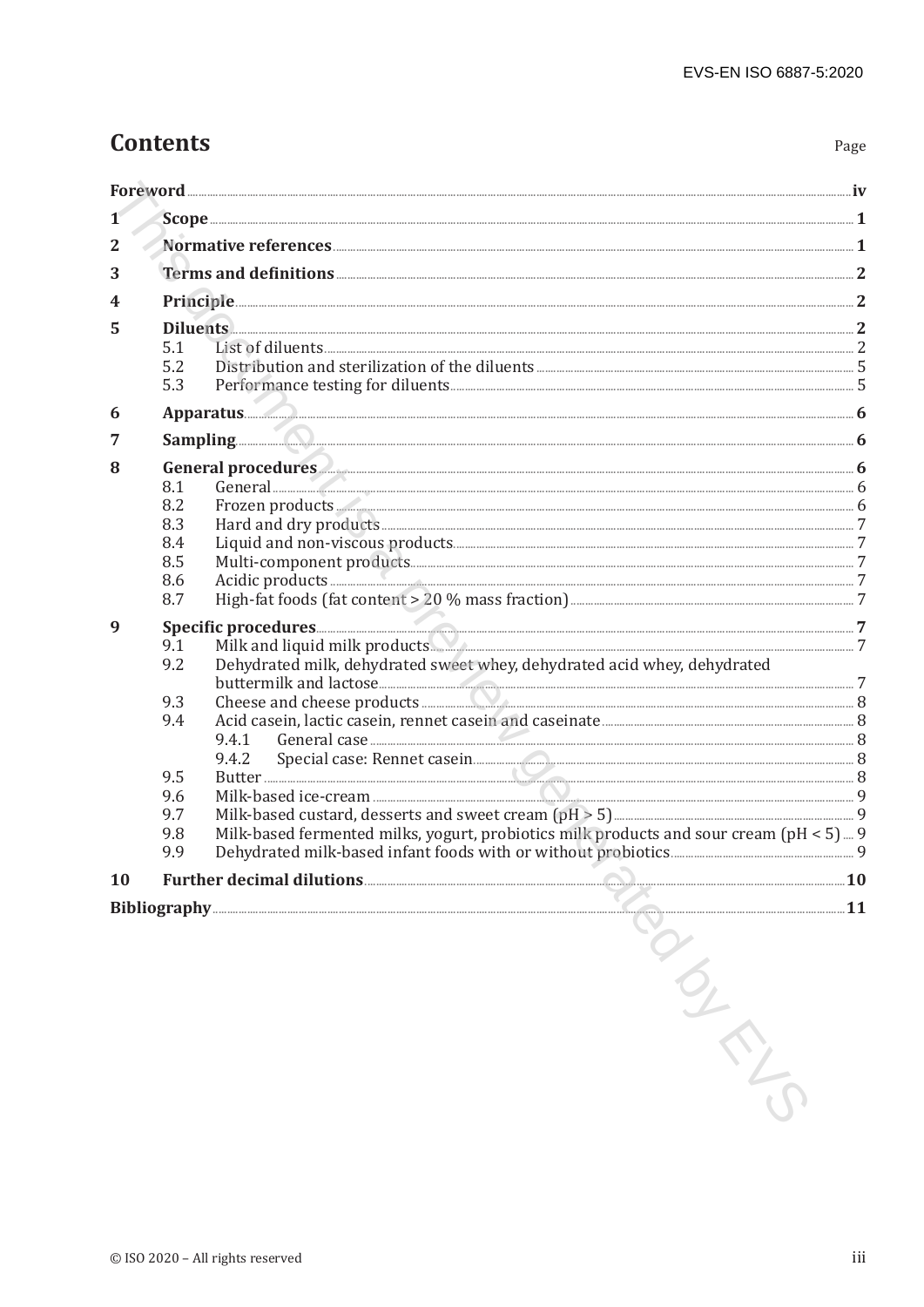### **Foreword**

ISO (the International Organization for Standardization) is a worldwide federation of national standards bodies (ISO member bodies). The work of preparing International Standards is normally carried out through ISO technical committees. Each member body interested in a subject for which a technical committee has been established has the right to be represented on that committee. International organizations, governmental and non-governmental, in liaison with ISO, also take part in the work. ISO collaborates closely with the International Electrotechnical Commission (IEC) on all matters of electrotechnical standardization. International Organization (or Standardization) is a wondivorbide electric on of rational standardization (SIS) tensines in R60 technical commutices. Each member body international commutices is a subject for which a tech

The procedures used to develop this document and those intended for its further maintenance are described in the ISO/IEC Directives, Part 1. In particular, the different approval criteria needed for the different types of ISO documents should be noted. This document was drafted in accordance with the editorial rules of the ISO/IEC Directives, Part 2 (see www.iso.org/directives).

Attention is drawn to the possibility that some of the elements of this document may be the subject of patent rights. ISO shall not be held responsible for identifying any or all such patent rights. Details of any patent rights identified during the development of the document will be in the Introduction and/or on the ISO list of patent declarations received (see www.iso.org/patents).

Any trade name used in this document is information given for the convenience of users and does not constitute an endorsement.

For an explanation of the voluntary nature of standards, the meaning of ISO specific terms and expressions related to conformity assessment, as well as information about ISO's adherence to the World Trade Organization (WTO) principles in the Technical Barriers to Trade (TBT), see www.iso.org/ iso/foreword.html.

This document was prepared by Technical Committee ISO/TC 34, *Food products*, Subcommittee SC 9, *Microbiology*, in collaboration with the European Committee for Standardization (CEN) Technical Committee CEN/TC 463, *Microbiology of the food chain*, in accordance with the Agreement on technical cooperation between ISO and CEN (Vienna Agreement).

This second edition cancels and replaces the first edition (ISO 6887-5:2010), which has been technically revised. The main changes compared with the previous edition are as follows:

- the document has been aligned with ISO 6887-1, ISO 6887-2, ISO 6887-3 and ISO 6887-4;
- cross references have been added to ISO 6887-1 where relevant.

A list of all parts in the ISO 6887 series can be found on the ISO website.

Any feedback or questions on this document should be directed to the user's national standards body. A complete listing of these bodies can be found at www.iso.org/members.html.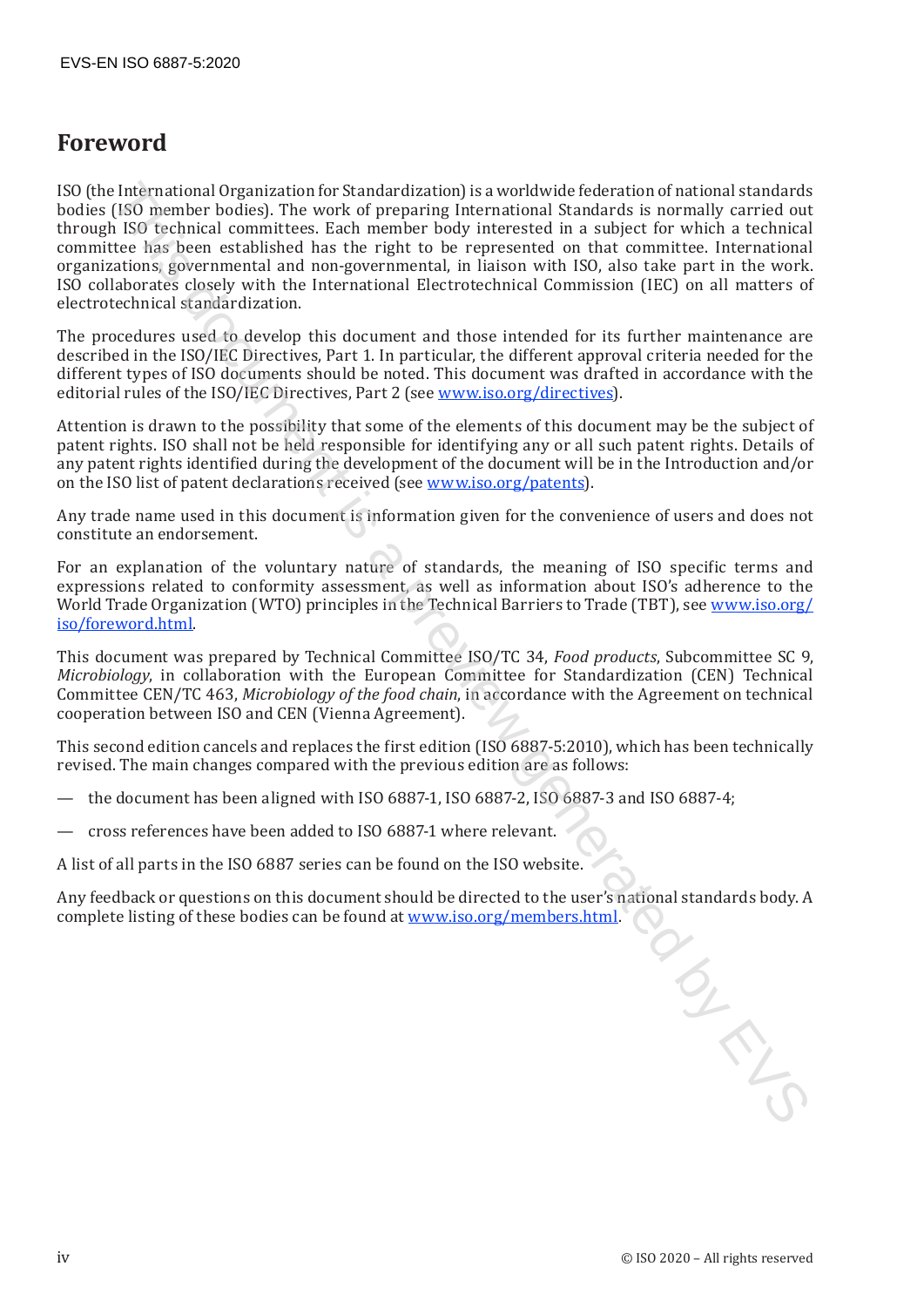# **Microbiology of the food chain — Preparation of test samples, initial suspension and decimal dilutions for microbiological examination —** Microbiology of the food chain — Preparation of test<br>smiples, initial suspension and decimal dilutions for<br>microbiological examination —<br>Part 5:<br>Specific rules for the preparation of milk and milk<br>products<br> $\text{Spec}(\mathbf{F}, \mathbf$

## Part 5: **Specific rules for the preparation of milk and milk products**

**WARNING — The use of this document can involve hazardous materials, operations and equipment. It is the responsibility of the user of this document to establish appropriate safety and health practices and to determine the applicability of regulatory limitations before use.**

#### **1 Scope**

This document specifies rules for the preparation of samples of milk and milk products and their suspensions for microbiological examination when the samples require a different preparation from the general methods specified in ISO 6887-1.

This document excludes the preparation of samples for both enumeration and detection test methods where preparation details are specified in the relevant International Standards.

This document is applicable to:

- a) milk and liquid milk products;
- b) dehydrated milk products;
- c) cheese and cheese products;
- d) casein and caseinates;
- e) butter;
- f) milk-based ice-cream;
- g) milk-based custard, desserts and sweet cream;
- This document is intended to be used in conjunction with ISO 6887-1. h) fermented milks, yogurt, probiotics milk products and sour cream;
- i) dehydrated milk-based infant foods, with or without probiotics.

#### **2 Normative references**

The following documents are referred to in the text in such a way that some or all of their content constitutes requirements of this document. For dated references, only the edition cited applies. For undated references, the latest edition of the referenced document (including any amendments) applies.

ISO 6887-1, *Microbiology of the food chain — Preparation of test samples, initial suspension and decimal dilutions for microbiological examination — Part 1: General rules for the preparation of the initial suspension and decimal dilutions*